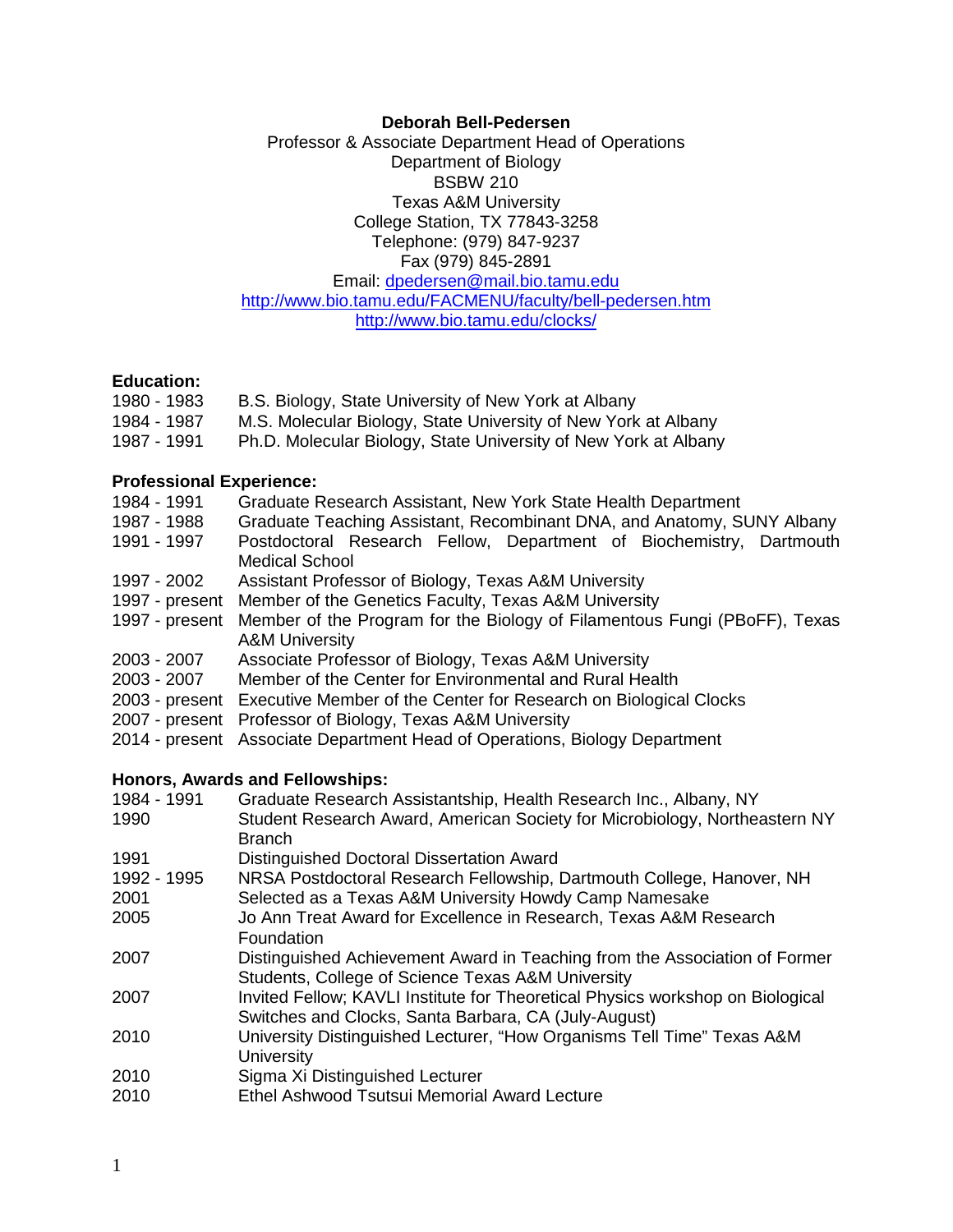| 2011      | Davidson Award Lecture, Baylor College                                  |
|-----------|-------------------------------------------------------------------------|
| 2013      | TAMU Women Former Students' Network Eminent Scholar Award               |
| 2014      | Elected Fellow American Academy of Microbiology                         |
| 2014-2015 | <b>TAMU ADVANCE Administrative Fellow</b>                               |
| 2015      | TAMU Association of Former Students Distinguished Achievement Award for |
|           | Research                                                                |

## **National and International Service:**

|                | 1997 - present Reviewer for journals including; Science, Nature, Genetics, PNAS, EMBO,<br>Molecular Microbiology, Journal of Biological Rhythms, Molecular and Cellular<br>Biology, Eukaryotic Cell, Genes and Development, Journal of Biological |
|----------------|---------------------------------------------------------------------------------------------------------------------------------------------------------------------------------------------------------------------------------------------------|
|                | Chemistry, PLoS Biology, PLoS Genetics.<br>Reviewer for several granting agencies including: NIH, NSF, Israel Science<br>Foundation, German-Israeli Foundation, The Wellcome Trust, NWO                                                           |
|                | Genomics, US-Israel Binational Science Foundation.                                                                                                                                                                                                |
| 1999 - 2001    | Advisory Board Member for the Journal of Biological Rhythms                                                                                                                                                                                       |
| 2000 - 2003    | Co-chair Neurospora Transcriptional Profiling Working Group                                                                                                                                                                                       |
| 2000 - 2006    | NSF Predoctoral Fellowship Panel Member                                                                                                                                                                                                           |
| 2000           | NASA Life Sciences Grant Panel Reviewer (Ground and Flight Based)                                                                                                                                                                                 |
| 2001           | Chair, Chronobiology and Photobiology, Fungal Genetics Conference                                                                                                                                                                                 |
| 2002 - 2003    | <b>OCAST Grant Panel Member</b>                                                                                                                                                                                                                   |
| 2002 - 2004    | <b>SRBR Program Committee Member</b>                                                                                                                                                                                                              |
| 2002 - 2006    | Elected member of the Neurospora Policy Committee                                                                                                                                                                                                 |
| 2002 - 2004    | Elected Chair of the Neurospora Policy Committee                                                                                                                                                                                                  |
| 2003 - 2004    | Scientific Meeting Co-Organizer, Neurospora 2004 Meeting, Asilomar CA                                                                                                                                                                             |
| 2003 - 2005    | NIH Panel Member Neurogenesis and Cell Fate                                                                                                                                                                                                       |
| 2004 - 2005    | Scientific Session Organizer, Photobiology and Circadian Clocks, 23 <sup>rd</sup> Fungal Genetics<br>Meeting                                                                                                                                      |
| 2004 - present | Associate Editor, Fungal Genetics and Biology                                                                                                                                                                                                     |
| 2004 - 2010    | Develop and Edit Neurospora Methods Manual (see                                                                                                                                                                                                   |
|                | http://www.fgsc.net/Neurospora/NeurosporaProtocolGuide.htm)                                                                                                                                                                                       |
| 2006 - 2009    | NIH Neurogenesis and Cell Fate Special Emphasis Panel Member                                                                                                                                                                                      |
| 2008 - 2015    | Editorial Board, Eukaryotic Cell                                                                                                                                                                                                                  |
| 2009           | Co-organizer 2010 MBI workshop on Circadian Clocks in Plants and Fungi,<br>Ohio State University October 25-29, 2010                                                                                                                              |
| 2009           | Co-organizer for 9 <sup>th</sup> Mycological Congress IMC9: The Biology of Fungi;                                                                                                                                                                 |
|                | <b>Edinburg Scotland</b>                                                                                                                                                                                                                          |
| 2009 - 2010    | Society for Research on Biological Clocks Program Committee Member                                                                                                                                                                                |
| 2009 - 2010    | NIH Cell Biology IRG Panel Reviewer                                                                                                                                                                                                               |
| 2010           | Invited editor of special edition of Fungal Genetics and Biology, on Photobiology                                                                                                                                                                 |
| 2010 - 2014    | NIH Cellular Signaling and Regulatory Systems Study Section Panel Member                                                                                                                                                                          |
| 2011 - 2012    | Society for Research on Biological Clocks Program Committee Chair                                                                                                                                                                                 |
| 2012 - 2014    | Society for Research on Biological Rhythms Fundraiser                                                                                                                                                                                             |
| 2013 - 2015    | Society for Research on Biological Rhythms Elected Board Member                                                                                                                                                                                   |
| 2012 - 2014    | Review Editor, Fungal Genetics and Biology                                                                                                                                                                                                        |
| 2014 - present | Associate Editor, Journal of Biological Rhythms                                                                                                                                                                                                   |
| 2016 - present | NIH NIGMS MIRA Panel Reviewer                                                                                                                                                                                                                     |
| 2016 - 2017    | Co-organizer, Time of Our Life Symposium, Dartmouth College                                                                                                                                                                                       |
| 2017 - present | Elected Board Member, Fungal Genetics Policy Committee                                                                                                                                                                                            |
|                |                                                                                                                                                                                                                                                   |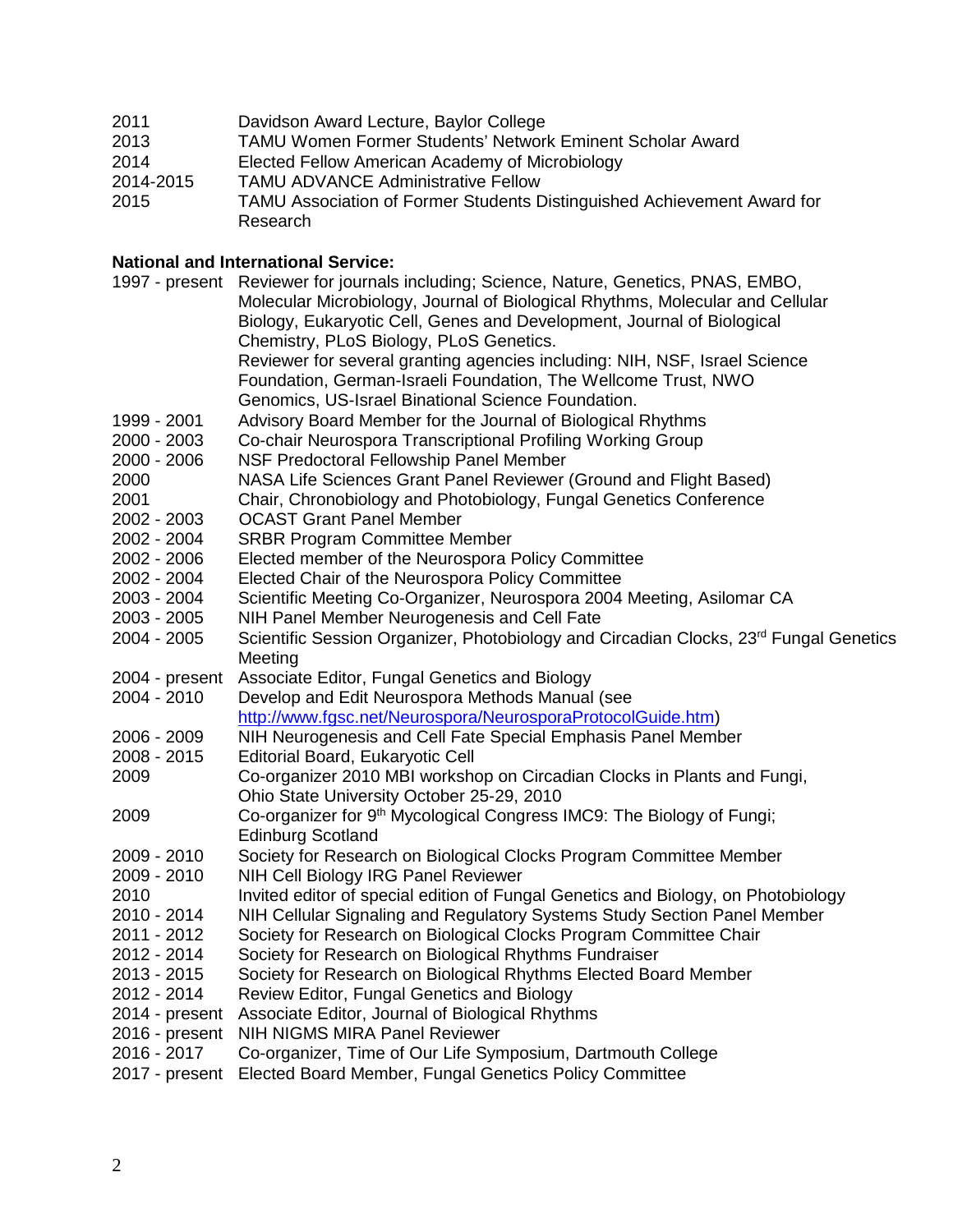| 2018        | External Program Review, Department of Biology, Texas Tech University                             |
|-------------|---------------------------------------------------------------------------------------------------|
| 2018 - 2019 | Journal of Biological Rhythms Editor in Chief Search Committee                                    |
|             | 2018 - present NIH P41 grant internal advisory board member Resource for Native Mass Spectrometry |
|             | Structural Biology" OSU, TAMU, and WVU                                                            |

## **Academic Service Committees:**

| 1998           | Department of Plant Pathology Fungal Ecology Faculty Search Committee              |
|----------------|------------------------------------------------------------------------------------|
| 1998 - 2000    | Program for the Biology of Filamentous Fungi Student Recruiting and                |
|                | <b>Admissions Committee Chair</b>                                                  |
| 1998 - 2001    | <b>Biology Department Seminar Committee</b>                                        |
| 1999 - 2001    | <b>Genetics Faculty Membership Committee</b>                                       |
| 1999 - 2004    | Judge and Chair for Undergraduate Honors Research Competitions                     |
|                | Judge for Graduate Student Research Competitions                                   |
| 2000 - 2006    | <b>Biology Graduate Programs Committee Chair</b>                                   |
| 2000 - 2004    | Program in Microbial Genetics and Genomics Student Recruiting and Admissions       |
|                | <b>Committee Chair</b>                                                             |
| 2001 - 2003    | <b>Biology Department Faculty Search Committee</b>                                 |
| 2002 - 2004    | Department of Plant Pathology Fungal Biology Faculty Search Committee (2 terms)    |
| 2002 - 2008    | <b>Genetics Recruiting and Admissions Committee</b>                                |
| 2004           | <b>Chair Biology Search Committee</b>                                              |
| 2004           | Tenure and Promotion Committee, Brian Shaw Plant Pathology Dept.                   |
| 2003 - 2011    | Executive Committee, Biology Department, Texas A&M University                      |
| 2005 - 2009    | Elected Member Council of Principal Investigators, Texas A&M University            |
| 2005 - present | Biology Graduate Student Association Faculty Advisor, Texas A&M University         |
| 2006           | Biology Department Faculty Search Committee, Texas A&M University                  |
| 2007 - 2010    | College of Science Faculty Advisory Committee                                      |
| 2007 - 2010    | Council of Principal Investigators Executive Committee                             |
| 2008           | Department of Biology Prokaryotic Biology Search Committee                         |
| 2008 - 2010    | <b>Time and Effort Committee</b>                                                   |
| 2008 - 2009    | <b>Research Roadmap Committee</b>                                                  |
| 2008 - 2009    | Council of Principal Investigators elected Vice Chair                              |
| 2009 - 2009    | Council of Principal Investigators, elected Chair                                  |
| 2011 - 2015    | <b>Biology Seminar Committee</b>                                                   |
| 2011 - present | <b>Biology Dept. Awards Committee</b>                                              |
| 2011 - 2015    | NSF ADVANCE Speaker Committee                                                      |
| 2013 - present | <b>Biology Dept. Annual Review Committee</b>                                       |
| 2013 - present | <b>Biology Dept. Executive Committee</b>                                           |
| 2014 - 2015    | College of Science Dean Search Committee                                           |
| 2014 - present | Faculty Mentor, 2 Biology Assistant Professors                                     |
| 2016 - 2017    | Faculty of Genetics Interdisciplinary Program Membership Committee                 |
| 2016 - 2017    | <b>Association of Former Students Awards Committee</b>                             |
| 2017 - 2018    | Executive Committee Faculty of Genetics Interdisciplinary Program                  |
| 2017 - 2018    | Faculty of Genetics Interdisciplinary Program Membership Committee Chair           |
| 2017           | RetainU Faculty Mentor, College of Science                                         |
| 2018           | <b>AFS Guidelines Committee Member</b>                                             |
| 2018 - present | Co-chair TAMU Biological Sciences Strategic Planning Team                          |
| 2018 - 2019    | Organizer for Poster Award Judging for the 2019 Fungal Genetics Society<br>Meeting |
|                |                                                                                    |

# **Leadership Positions:**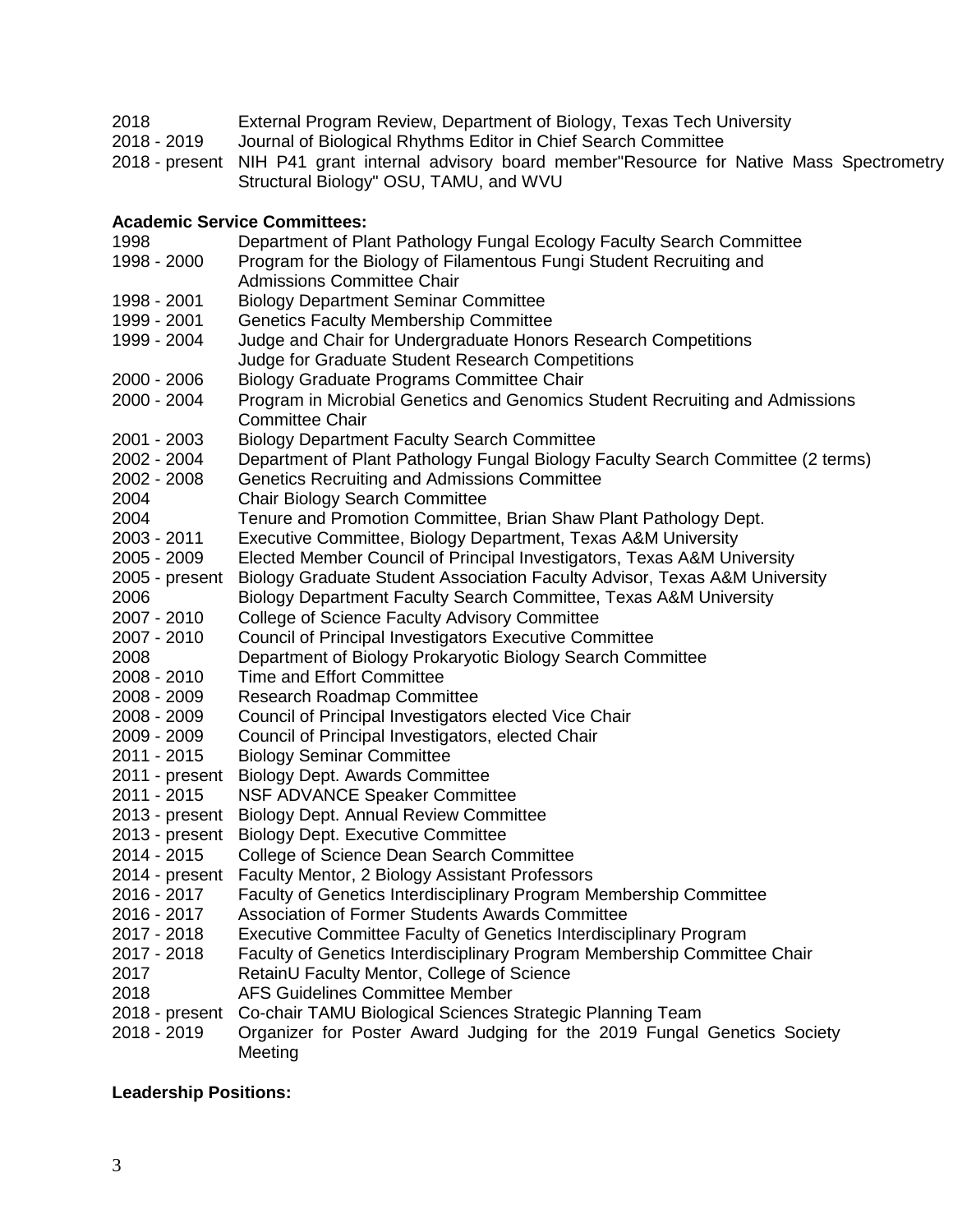- 2003 present Executive Member of the Center for Research on Biological Clocks, TAMU I am currently leading an effort to create and fund the TAMU Institute for Circadian Health at TAMU College Station, with participation from the TAMU Institute of Biosciences and Technology in the Houston Medical Center, to facilitate interactions between basic, translational, and clinical researchers to apply the principals of circadian biology to human health.
- 2008 2009 Council of Principal Investigators (CPI) Vice Chair and Chair. I served as Vice Chair and Chair of the TAMU CPI, whose mission is to enhance the research enterprise at Texas A&M University.
- 2011-present I have held several leadership positions in the Society for Research on Biological Rhythms (SRBR) and the Fungal Genetics Society, with a mission of increasing diversity in the field. I was the program director for the 2012 biannual SRBR Meeting, and in this role, I emphasized diversity in the speakers for the plenary and concurrent sessions. While serving on the SRBR board, I initiated an awards program to recognize the achievements of junior faculty in the field. I also served as co-chair of the 2017 biannual Fungal Genetics meeting, and again I emphasized representation of women and minorities speaking at the meeting. In addition, I established training workshops and mixers for our students and postdocs. I now serve as an elected board member of the Fungal Genetics Policy Committee.
- 2014-2015 TAMU ADVANCE Fellow. I was selected as an ADVANCE Administrative Fellow, which was a program to help women in STEM fields succeed in administrative positions.
- 2014 present Associate Department Head of Operations, Biology Department In this position, I am in charge of developing and overseeing our faculty mentoring program, which assists junior and mid-career faculty. I also coordinate our awards program, and chair our Tenure and Promotion and Annual Review Committees. I also started a Microbiology Masters Program with opportunities for internships in companies to help students interested in careers in Biotechnology, or to help prepare students for medical and other professional schools.
- 2015 2018 Executive Member of the Interdisciplinary Program in Genetics and Genomics TAMU. In this role, I served as the chair of the Membership Committee, and I provided input on curricula, budgets, integration of the program with other programs on campus, graduate student admissions and recruitment, and awards.

#### . **Teaching:**

New Courses Developed

BIOL 682 1 cr Graduate Student Research Seminar Series BIOL 601 3 cr Videoconference course on Biological Clocks BIOL 491 3 cr Fungal Functional Genomics Research Lab for Undergraduates (with Dr. Matthew Sachs) Courses Taught

| <b>MICR 445</b> | 3 cr The Biology of Viruses                          |
|-----------------|------------------------------------------------------|
|                 | BIOL 681-602 1 cr Seminar in Departmental Colloquium |
|                 | BIOL 681-604 1 cr Seminar in Circadian Clocks        |
| <b>MICR 614</b> | 3 cr Microbial Development                           |
|                 | MICR 689-602 3 cr Special Topics in Signaling        |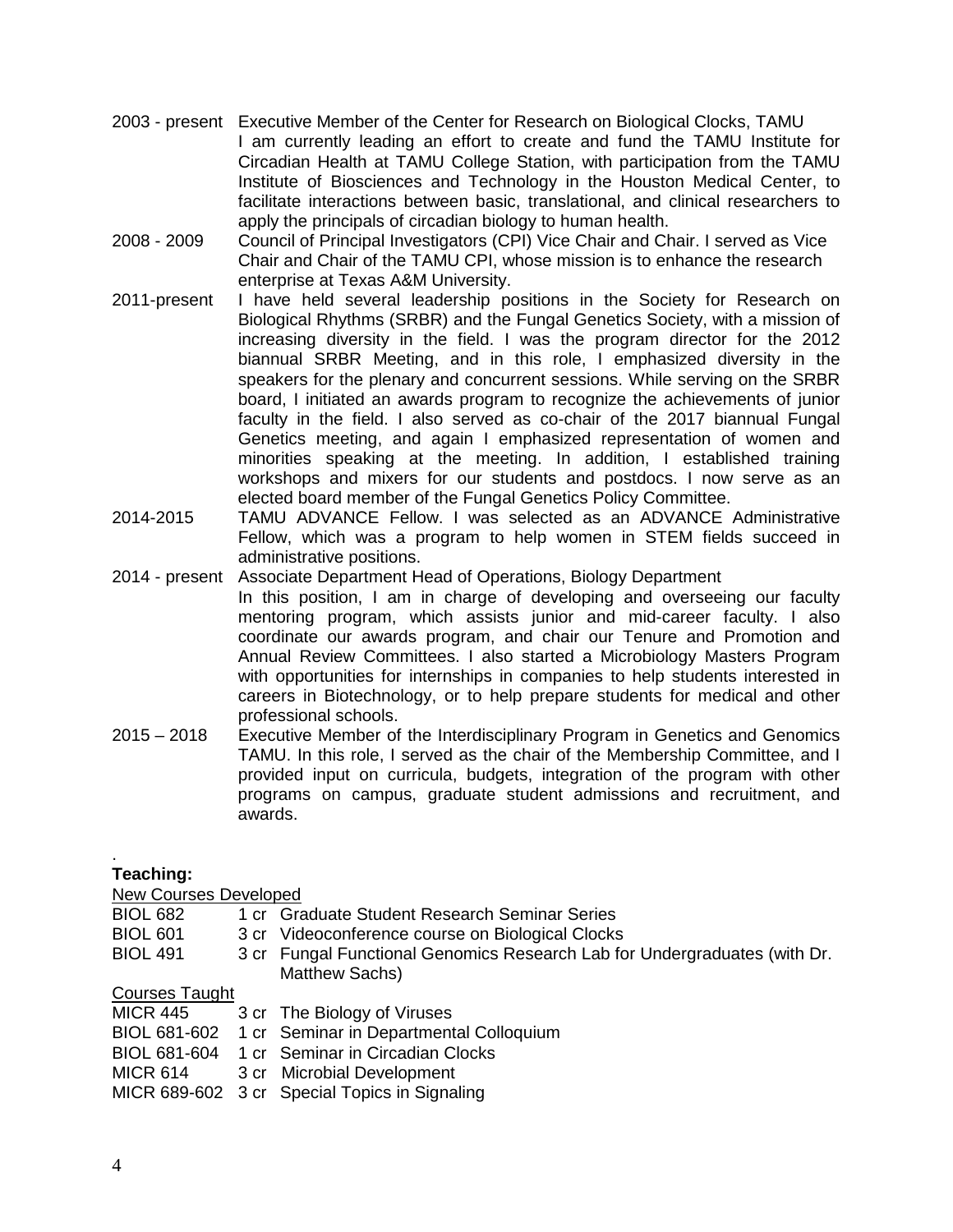| <b>BIOL 601</b> | 3 cr Biological Clocks |
|-----------------|------------------------|
| MICR 351        | 3cr Microbiology       |

#### **Research Interests**

Research in my lab focuses on determining how the circadian clock functions in organisms to regulate daily rhythms in gene expression, behavior, and physiology. Because of the ability to combine biochemistry and a powerful suite of genetic tools, we use the fungus *Neurospora crassa* as a model system. Clock dysfunction in humans is associated with a wide range of diseases, including cardiovascular disease, cancer, metabolic disorders, mental illness, sleep disorders, and aging. In addition, daily changes in metabolism and cell division rates influence the efficacy and toxicity of many pharmaceuticals, including cancer drugs. Therefore, knowing how clocks work to control rhythmic gene expression, and what genes are regulated by the clock, is critical for the development of therapeutics.

#### **Research Support:**

Current:

| 08/01/99-07/31/19 | NIH/GM R01 GM058529 (Bell-Pedersen, PI)<br>Molecular Genetic Analysis of Fungal Circadian Rhythms                                                                      |
|-------------------|------------------------------------------------------------------------------------------------------------------------------------------------------------------------|
| 01/01/15-12/31/20 | Annual Direct \$237,500<br>NIH/GM R01 GM113673 (Bell-Pedersen, PI)<br>Systems Biology of the Circadian Clock Output Network<br>(coPI James Galagan, Boston University) |
| 01/15/18-01/14/19 | Annual Direct \$326,596<br>CoS STRP (Bell-Pedersen, PI)<br>Chronotherapeutics in glioblastoma: leveraging circadian rhythms in p38<br><b>MAPK</b> activity             |
| 05/01/18-04/30/23 | Total Direct \$50,000<br>NIH/GM R35 GM126966 (Bell-Pedersen, PI)<br>Mechanisms of Circadian Clock Control of mRNA Translation<br>Annual Direct \$487,872               |
| 08/01/18-07/31/19 | NIH/GM R35 GM126966 Administrative Supplement (Bell-Pedersen, PI)<br>Mechanisms of Circadian Clock Control of mRNA Translation<br>Direct \$58,209                      |
| Past:             |                                                                                                                                                                        |
| 08/01/16-07/31/17 | NIH/GM R01 GM058529 Administrative Supplement (Bell-Pedersen, PI)<br>Molecular Genetic Analysis of Fungal Circadian Rhythms<br>Direct \$28,175                         |
| 08/01/16-07/31/17 | NIH/GM R01 GM113673 Administrative Supplement (Bell-Pedersen, PI)<br>Systems Biology of the Circadian Clock Output Network<br>Annual Direct \$71,657                   |
|                   | NIH/GM R01 GM106426 (Bell-Pedersen, PI)<br>Determining the Mechanism of Temperature Compensation of the<br>Circadian Clock                                             |
| 10/01/15-9/30/17  | JGI-EMSL Collaborative Science Initiative (JECSI)<br>Specialized Ribosomes: A New Frontier in Gene Regulation                                                          |
| 9/01/16-8/31/17   | <b>TAMU Strategic Areas Interdisciplinary Research Seed Grants</b>                                                                                                     |
|                   |                                                                                                                                                                        |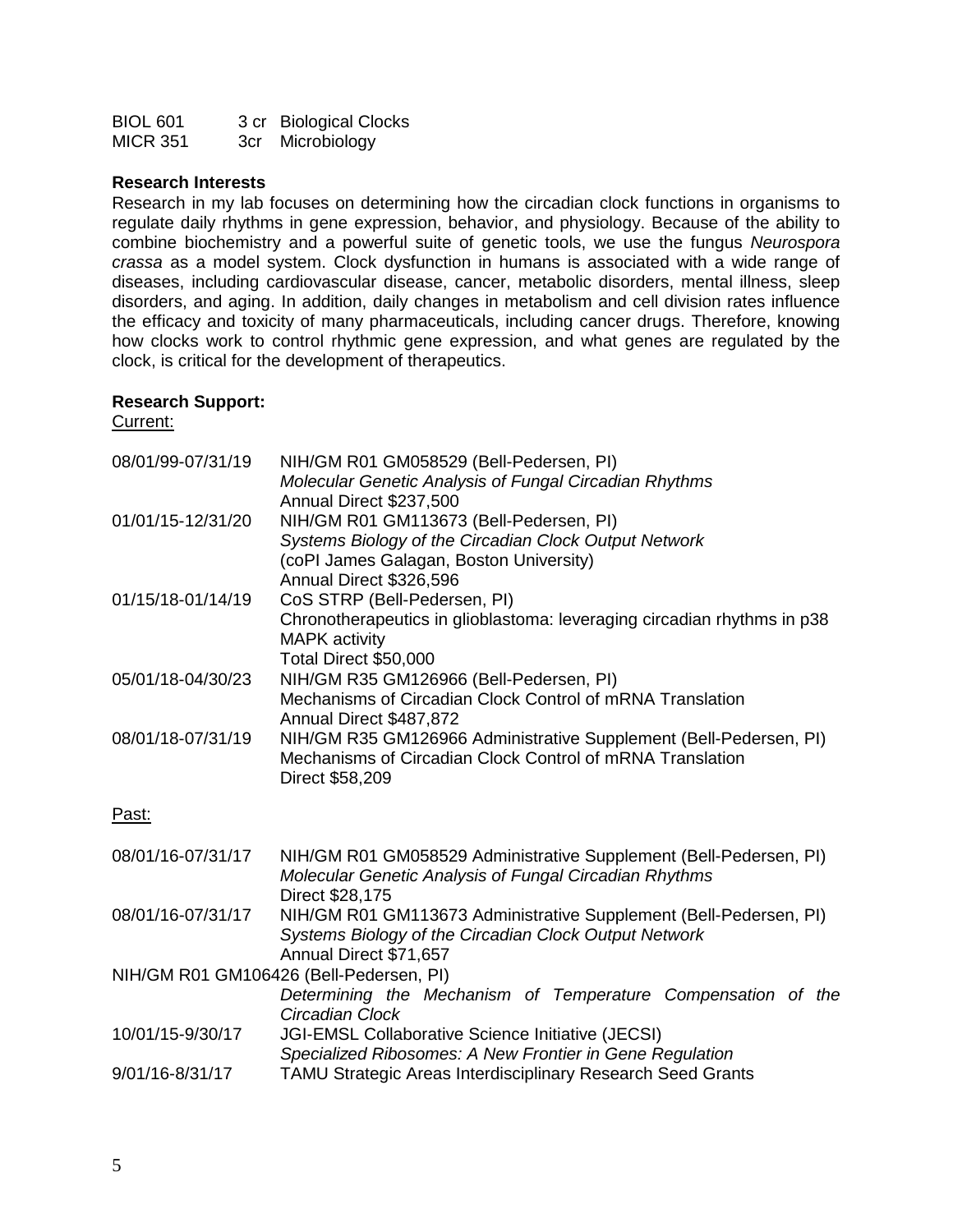| 09/01/10-08/31/15  | New tools for mining transcriptomics data: Identification of light- and<br>clock-regulated.<br>NSF DUE (J. Walton, PI) |
|--------------------|------------------------------------------------------------------------------------------------------------------------|
|                    | UBM Integrated Undergraduate Research Experiences in Biological and<br><b>Mathematical Sciences</b>                    |
|                    | Co- PIs Deborah Bell-Pedersen, A. Dabney, M. Fujiwara, K. Fu, M.<br><b>Boggess</b>                                     |
| 04/01/09-03/31/15  | NIH P01 GM068087 (Dunlap, PI)                                                                                          |
|                    | Functional Analysis and Systems Biology of Filamentous Fungi                                                           |
|                    | Co-Pls Katherine A. Borkovich, James Galagan, Louise N. Glass,                                                         |
|                    | Heather Hood, Stephen Osmani, Michael Plamann, Matthew Sachs, Eric                                                     |
|                    | Selker, Jeffery Townsend, Deborah Bell-Pedersen, Michael Freitag.                                                      |
| $7/1/00 - 6/30/12$ | NIH/NINDS PO1 HL114576                                                                                                 |
|                    | Coordination of Circadian Physiology of Diverse Species.                                                               |
|                    | PI Deborah Bell-Pedersen, Co-PI's Vincent Cassone, Susan Golden,                                                       |
|                    | David Earnest, Terry Thomas, and Mark Zoran.                                                                           |
| 09/01/04-03/31/06  | Center for Environmental and Rural Health Pilot Program, Texas A&M<br><b>University</b>                                |
|                    | A Circadian-Based Approach to Treating Aspergillus                                                                     |
|                    | PI Deborah Bell-Pedersen                                                                                               |
| 3/30/99 - 3/30/00  | Interdisciplinary Research Initiative Grant, Texas A&M University.                                                     |
|                    | Determination of Fungal Mating Pheromone Response and Function.                                                        |
|                    | Co-PI's Daniel Ebbole and Neal VanAlfen.                                                                               |
| 2001               | Life Sciences Research Instrumentation. Texas A&M University 2001.<br>Deborah Bell-Pedersen, Pl.                       |

## Past Trainer for the following:

2000-2003 Life Sciences Training Program, Texas A&M University *Development of the Graduate Program in Microbial Genetics and Genomics.* Jim Hu, PI. 2001-2003 Life Sciences Training Program, Texas A&M University *Biological Clocks Training Program.* Vincent Cassone, PI.

## **INVITED SEMINARS (1998-present):**

| 1998 | 6th Meeting of the Society for Research on Biological Rhythms, Amelia Island, FL |
|------|----------------------------------------------------------------------------------|
|      | 6 <sup>th</sup> International Mycological Congress, Jerusalem, Israel            |
|      | Genetics Department, Texas A&M University                                        |
|      | Heart of Texas Microbiology Meeting, UT Houston Medical School                   |
|      | Lost Pines Molecular Biology Conference, Bastrop TX                              |
|      | Southeastern Texas Clocks Meeting, College Station, TX                           |
| 1999 | British Mycological Society: Sensory responses of fungi. Manchester, U.K.        |
|      | Gordon Conference on Chronobiology, Barga Italy                                  |
|      | International Congress on Chronobiology, Washington DC                           |
|      | PBoFF Symposium, Texas A&M University                                            |
|      | 20 <sup>th</sup> Fungal Genetics Conference, Asilomar, CA                        |
|      | University of Texas, Houston Medical School                                      |
|      |                                                                                  |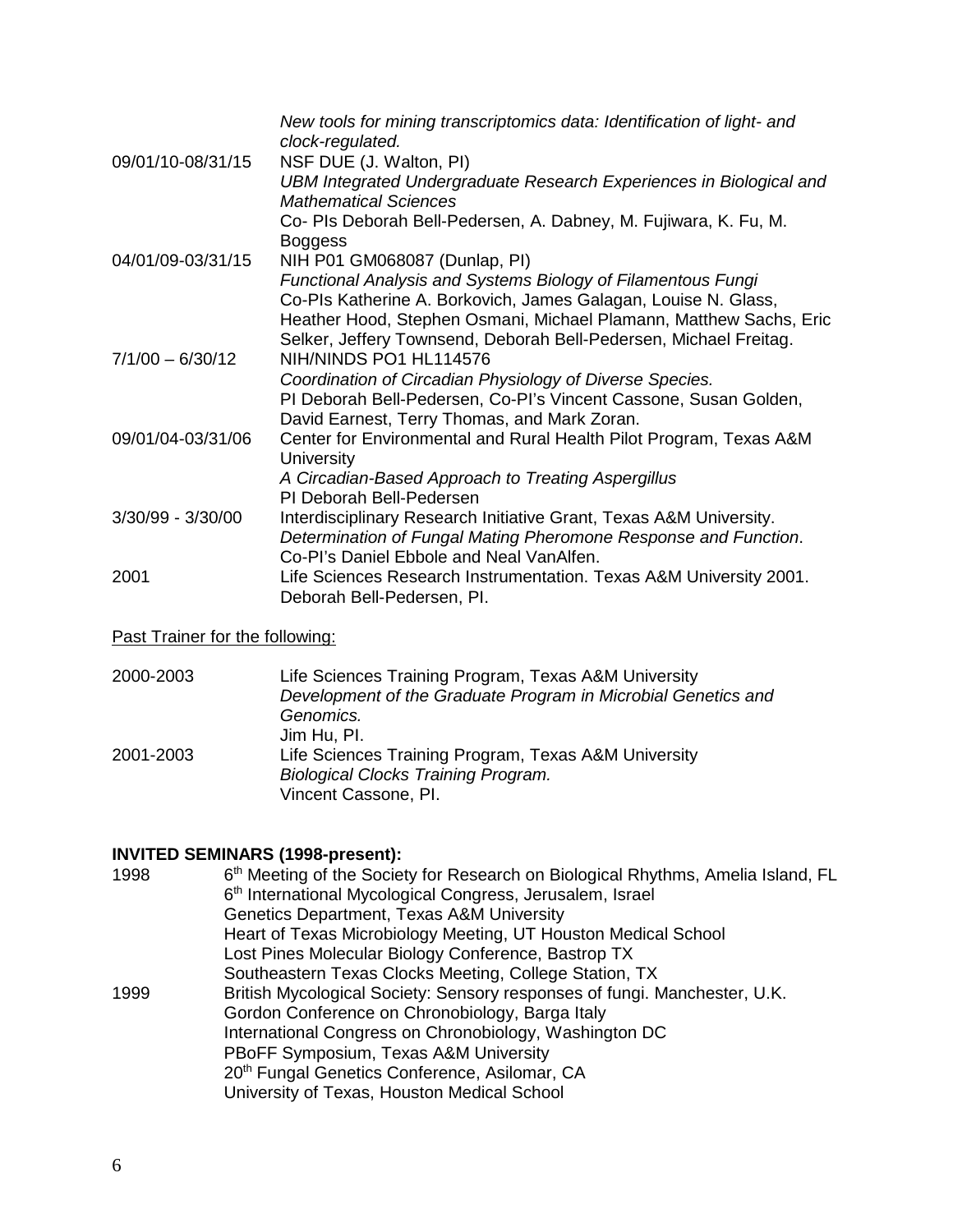| 2000 | University of Houston, Department of Biology and Biochemistry<br>Mycological Society of America, Burlington VT<br>Neurospora 2000, Asilomar, CA                             |
|------|-----------------------------------------------------------------------------------------------------------------------------------------------------------------------------|
| 2001 | Complex Clocks, Edinburgh Scotland<br>Department of Plant Pathology and Microbiology, Texas A&M University                                                                  |
|      | Genomics in Neurospora, Albuquerque, NM<br>Chronobiology Gordon Conference, Newport RI<br>21 <sup>st</sup> Fungal Genetics Conference, Asilomar CA                          |
| 2002 | University of Texas, Houston, Microbiology and Molecular Genetics Department<br>8 <sup>th</sup> Meeting of the Society for Research on Biological Rhythms, Amelia Island FL |
|      | Neurospora 2001, Asilomar, CA                                                                                                                                               |
|      | PBoFF Symposium, Texas A&M University                                                                                                                                       |
|      | Southeastern Texas Clocks Meeting, Houston, TX<br>SUNY Plattsburg, Plattsburg, NY, Biology Dept.                                                                            |
|      | Southwestern University, TX                                                                                                                                                 |
|      | Regional Mycology Meeting, San Antonio TX                                                                                                                                   |
|      | Neurospora Sequence Analysis Workshop, Whitehead Institute MIT, Boston                                                                                                      |
| 2003 | University of Oklahoma, Dept of Zoology                                                                                                                                     |
|      | University of Wisconsin, Madison, Dept of Plant Pathology                                                                                                                   |
|      | 22th Fungal Genetics Conference, Asilomar, CA                                                                                                                               |
|      | <b>Bradley University, Biology Department</b><br>Texas A&M University, Department of Chemistry                                                                              |
| 2004 | 9 <sup>th</sup> Meeting of the Society for Research on Biological Rhythms, Amelia Island FL                                                                                 |
| 2005 | Chronobiology Gordon Conference, Newport RI                                                                                                                                 |
|      | University of Michigan, East Lansing, Dept of Plant Pathology                                                                                                               |
|      | University of Oregon, Corvallis, Institute of Molecular Biology                                                                                                             |
|      | National Academy of Science 17 <sup>th</sup> Annual Frontiers of Science Symposium,                                                                                         |
|      | <b>Irvine CA</b>                                                                                                                                                            |
| 2006 | University of Virginia, Dept of Biology Charlottesville VA Invited by Graduate<br><b>Students</b>                                                                           |
|      | UCLA, Los Angeles CA, Department of Chemistry and Biochemistry                                                                                                              |
| 2007 | XXIII Fungal Genetics Conference in 2007, Invited Plenary Speaker<br>Cold Spring Harbor Symposium on Quantitative Biology May 30-June 4,                                    |
|      | KALVI Institute for Theoretical Physics - Clocks and Switches 3 weeks, July 2007                                                                                            |
|      | University of Stavanger, Norway                                                                                                                                             |
|      | University of Oregon, Biochemistry Dept                                                                                                                                     |
| 2008 | <b>York University</b>                                                                                                                                                      |
|      | Session Organizer, Fungal Genetics Gordon Conference                                                                                                                        |
|      | Neurospora 2008, Asilomar CA                                                                                                                                                |
| 2009 | Plant Sensing, Response and Adaptation to the Environment, Keystone Meeting, MO                                                                                             |
|      | Fungal Genetics Meeting, Asilomar, CA.<br>Rice University, Biochemistry Dept                                                                                                |
|      | Frontiers in Fungal Biology, Ensenada Mexico                                                                                                                                |
| 2010 | Neurospora Meeting, Asilomar CA                                                                                                                                             |
|      | IMC9, Edinburg Scotland                                                                                                                                                     |
| 2011 | Chronobiology Gordon Conference, Barga Italy                                                                                                                                |
|      | <b>UCSD, Chronobiology Conference</b>                                                                                                                                       |
| 2012 | Neurospora 2012, Asilomar CA                                                                                                                                                |
|      | Jenelia Farms, Chronobiology<br>Molecular and Cellular Fungal Biology Gordon Conference                                                                                     |
|      |                                                                                                                                                                             |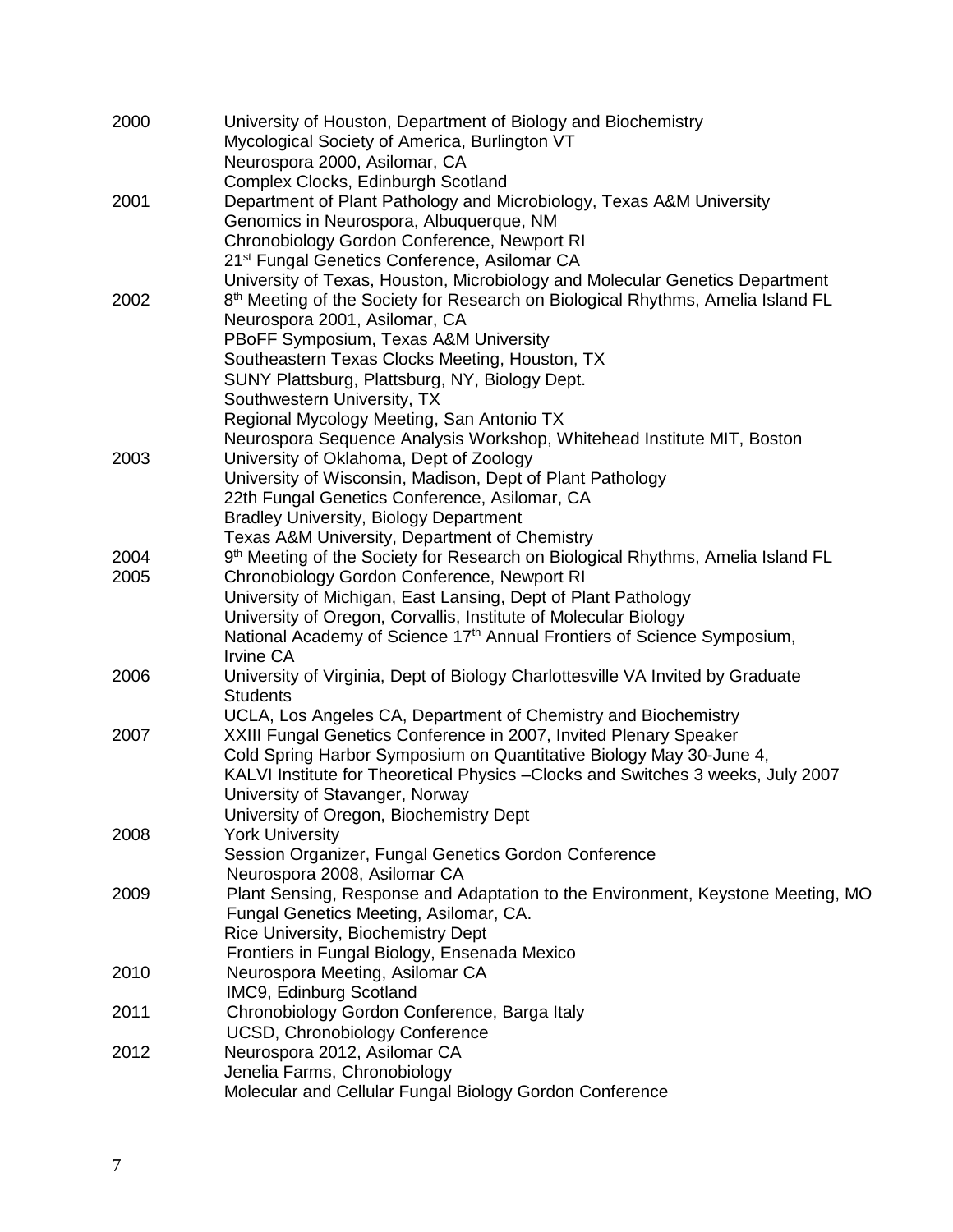|      | <b>EMSL, Pacific Northwest Labs</b>                                           |
|------|-------------------------------------------------------------------------------|
|      | University of Georgia, Dept. of Microbiology                                  |
| 2013 | Albert Einstein College of Medicine, Dept. of Genetics                        |
|      | Virginia Tech, Molecular Cell Biology and Biotechnology                       |
|      | UT Houston, Dept. of Biochemistry                                             |
|      | State University of New York at Albany                                        |
| 2014 | Society for Research on Biological Rhythms Meeting, Big Sky MT                |
| 2015 | University of Delaware                                                        |
|      | CSH Asia Clock Meeting, Shouzhou China                                        |
| 2016 | Neurospora 2016, Asilomar CA                                                  |
|      | Genetics Program, TAMU                                                        |
|      | Society for Research on Biological Rhythms Meeting, Tampa FL                  |
|      | <b>TAMU Math Conference</b>                                                   |
| 2017 | North Carolina State, Biochemistry Dept.                                      |
|      | <b>ASM Meeting, New Orleans</b>                                               |
|      | European Microbiology Meeting, Edinburgh Scotland                             |
|      | Fungal Stress Response Conference, Brazil                                     |
|      | Chronobiology Gordon Conference Discussion Leader, Stowe VT                   |
| 2018 | Photosensory Receptors and Signal Transduction GRC, Barga Italy               |
|      | Virginia Tech University, Biology Dept                                        |
|      | University of Pennsylvania, Center for Sleep and Neurobiology Invited Seminar |
|      | Society for Research on Biological Rhythms Meeting, Amelia Island, FL         |
|      | Neurospora Meeting, Asilimar CA                                               |
| 2019 | International Symposium on Fungal Stress, Brazil                              |
|      |                                                                               |

## **Professional Affiliations:**

American Association for the Advancement of Science Society for Research on Biological Rhythms Genetics Society of America American Society for Microbiology (ASM)

## **Publications (Google Scholar h-index 35; Scopus h-index 33)**:

- 1) Gott, J.M., Zeeh, A., Bell-Pedersen, D., Ehrenman, K., Belfort, M., and Shub, D.A. (1988). Genes within genes: Independent expression of phage T4 intron ORF's and the genes in which they reside. Genes Devel. 2: 1791-1799.
- 2) Quirk, S.M., Bell-Pedersen, D., Tomaschewski, J., Ruger, W., and Belfort, M. (1989). The inconsistent distribution of introns in the T-even phages indicates recent genetic exchanges. Nucl. Acid. Res. 17: 301-325.
- 3) Quirk, S.M., Bell-Pedersen, D., and Belfort, M. (1989). Intron mobility in the T-even phages: High frequency inheritance of group I introns promoted by intron open reading frames. Cell 56: 455-465. \*The first two authors contributed equally to this study.
- 4) Bell-Pedersen, D., Quirk, S.M., Aubrey, M., and Belfort, M. (1989). A site-specific endonuclease and coconversion of flanking exons associated with the mobile *td* intron of phage T4. Gene 82: 119-126.
- 5) Bell-Pedersen, D., Quirk, S.M., Clyman, J., and Belfort, M. (1990). Intron mobility in phage T4 is dependent upon a distinctive class of endonucleases and independent of DNA sequences encoding the intron core: mechanistic and evolutionary implications. Nuc. Acid. Res. 18: 3763-3770.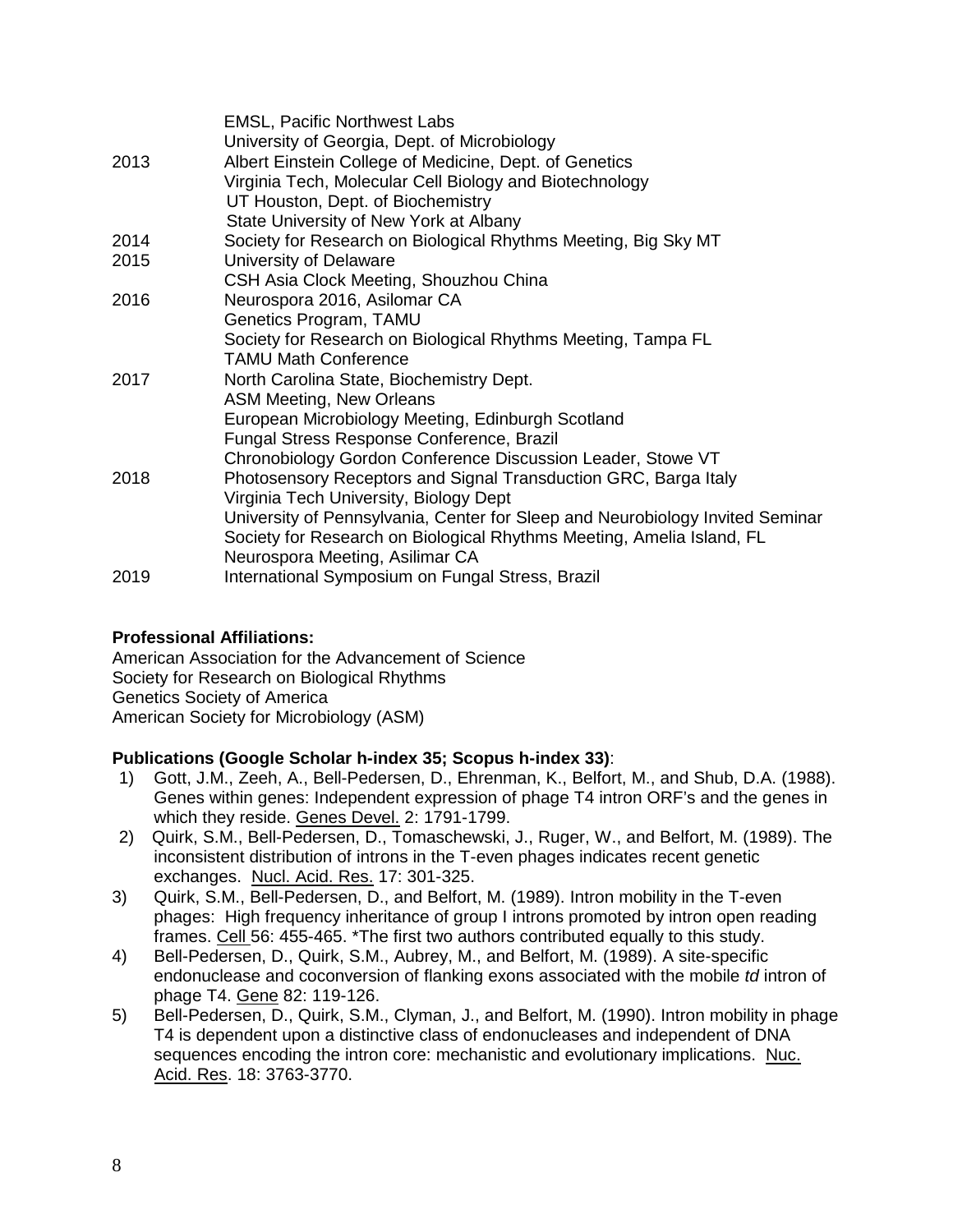- 6) Bell-Pedersen, D., Quirk, S.M., Bryk, M., and Belfort, M. (1991). I-*TevI* endonuclease encoded by the mobile td intron recognizes binding and cleavage domains on its DNA target. Proc. Natl. Acad. Sci. USA 88: 7719-7723.
- 7) Bell-Pedersen, D., Galloway, J.G.S., and Belfort, M. (1991). A transcriptional terminator in the *thy*A structural gene of *Escherichia coli* and construction of a viable *thy*A::KmR deletion. J. Bact. 173: 1193-1200.
- 8) Bell-Pedersen, D., Dunlap, J.C., and Loros, J.J. (1992). The Neurospora circadian clockcontrolled gene, *ccg-2*, is allelic to *eas* and encodes a fungal hydrophobin required for formation of the conidial rodlet layer. Genes Devel. 6: 2382-2394.
- 9) Dunlap, J.C., Loros, J.J., Aronson, B.D., Johnson, K.A., Liu, Q, Lindgren, K.M., Bell-Pedersen, D., Garceau, N. (1994). Genetic and Molecular Analysis of the Neurospora Clock. Brain Research Reviews 18: 329-330.
- 10) Bell-Pedersen, D., Shinohara, M., Loros, J.J., and Dunlap, J. (1996). Clock-controlled genes isolated from *Neurospora crassa* are late night- to morning-specific. Proc. Natl. Acad. Sci. USA. 93: 13096-13101.
- 11) Bell-Pedersen, D., Dunlap, J C., and Loros, J.J. (1996). Distinct cis-acting elements mediate clock, light and developmental regulation of the *Neurospora crassa eas* (*ccg-2*) gene. Mol. Cell. Biol. 16: 513-521.
- 12) Bell-Pedersen, D., Garceau, N., and Loros, J.J. (1996). Circadian rhythms in fungi. Journal of Genetics*.* 75: 387-401.
- 13) Loros, J. J., Dunlap, J. C., Crosthwaite, S., Bell-Pedersen, D., Garceau, N., Shinohara, M., Cho, H. (1996) Light responsive genes, and the mechanism of the circadian clock in Neurospora, in Landmarks in Photobiology from Proceedings of the 12<sup>th</sup> International Congress on Photobiology :129-133
- 14) Bell-Pedersen, D. (1998) Keeping pace with *Neurospora* circadian rhythms. Microbiology 144: 1699-1711.
- 15) Bell-Pedersen, D. (2000) Circadian rhythmicity in *Neurospora crassa*. Fungal Genet Biol. 29: 1-18.
- 16) Bell-Pedersen, D., Crosthwaite, S. K., Lakin-Thomas, P.L., Merrow, M., Vinsjevik, M. (2001) The *Neurospora* circadian clock-simple or complex. Philos. Trans. R. Soc. Lond. 356: 1697-1709.
- 17) Morgan, L. Feldman, J., and Bell-Pedersen, D. (2001) Genetic interactions between clock mutations in *Neurospora crassa*: can they help us to understand complexity. Philos. Trans. R. Soc. Lond. 356: 1717-1724.
- 18) Bell-Pedersen, D., Lewis, Z.A., Loros, J.J., and Dunlap, J.C. (2001) The Neurospora circadian clock regulates a transcription factor that controls rhythmic expression of the output *eas(ccg-2)*gene. Mol. Micr. 41: 897-909.
- 19) Shrode, L., Lewis, Z.A., White, L.C., Bell-Pedersen, D., Ebbole, D.J. (2001) *vvd* is required for light adaptation of conidiation-specific genes of *Neurospora crassa*, but not circadian conidiation. Fungal Genet Biol 32: 169-181.
- 20) Zhu, H., Nowrousian, M. Kupfer, D., Colot, H.V. Berrocal-Tito, G., Bell-Pedersen, D., Roe, B., Loros, J.J., and Dunlap, J. C. (2001) Analysis of ESTs from two starvation time of day-specific libraries of *Neurospora crassa* reveals novel clock-controlled genes. Genetics 157: 1057-1065.
- 21) Correa A., and Bell-Pedersen, D. (2002) Distinct signaling pathways from the circadian clock participate to regulate rhythmic conidiospore development in *Neurospora crassa*. Euk. Cell 1: 273-280.
- 22) Shinohara, M.L., Correa, A., Bell-Pedersen, D., Dunlap, J.C., and Loros, J.J*.* (2002) *Neurospora clock-controlled gene-9 (ccg-9)* encodes trehalose synthase: Circadian regulation of stress responses and development. Euk Cell 1: 33-43.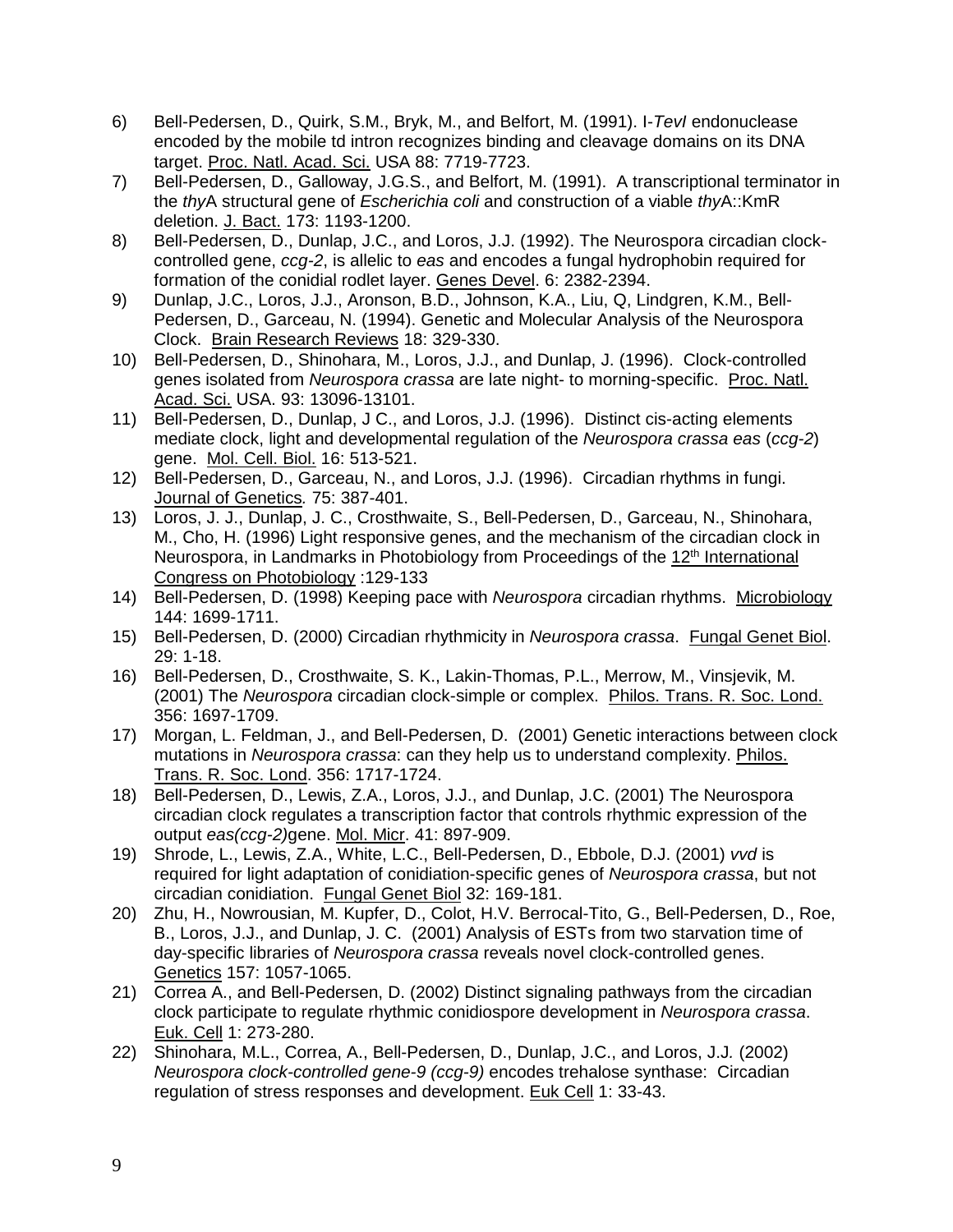- 23) Bobrowicz, P. Pawlak, R., Correa, A., Bell-Pedersen, D., and Ebbole, D. (2002) The *Neurospora crassa* pheromone precursor genes are regulated by the mating type locus and the circadian clock. Mol. Micro. 45: 795-804.
- 24) Lewis, Z.A., Correa, A., Schwerdtfeger, C., Link, K., Xie, X., Gomer, R., Thomas, T., Ebbole, D. and Bell-Pedersen, D. (2002) Overexpression of WHITE COLLAR–1 (WC-1) activates circadian clock-associated genes, but is not sufficient to induce most lightregulated gene expression in *Neurospora crassa*. Mol. Micro 45: 917-931.
- 25) Greene, A. V., Keller, N., Haas, H., and Bell-Pedersen, D. (2003) A circadian oscillator in *Aspergillus spp.* regulates daily development and gene expression Euk. Cell 2: 231-237.
- 26) Morgan, L., Greene, A.V. and Bell-Pedersen, D. (2003) Circadian and light-induced expression of luciferase in *Neurospora crassa*. Fungal Genetics and Biology. 38: 327- 332.
- 27) Galagan, J., Calvo, S.E., Borkovich, K., Selker, E., Read, N., FitzHugh W., Ma, L-M., SmirnovS., Purcell, S., Rehman, B, Elkins,T. Engels,R., Wang, S., Nielsen, C.B., Roy, A., Ianakiev, P., Davis, R., Nelson, MA, Werner-Washburne, M., Mewes, W., Kinsey, J., Braun, E., Zelter, A., Shulte U., Kothe, G., Jedd, G., Bell-Pedersen, D., Staben, C., Marcotte, E., Greenberg, D., Selitrennikoff, C.P., Foley, K., Naylor, J., Stange-Thomann, N., Barrett, R., Butler, J., Gnerre, S., Jaffe, D., Qui, D., Kamvysselis, M., Kamal, M., Metzenberg, R., Perkins, D., Dunlap, J., Glass, L., Yarden, O., Plamann, M., Seiler, S., Radford, A., Orbach, M., Berglund, J.A., Voelker, R., Mannhaupt, G., Natvig, D., Aramayo, R., Ebbole, D., Freitag, M., Paulsen, I., Sachs, M., Lander, E.S., Nusbaum, C., and Birren, B. (2003) The genome sequence of the filamentous fungus *Neurospora crassa* Nature 422: 859-869.
- 28) Bailey, M.J., Beremand, P.D., Hammer, R., Bell-Pedersen, D., Thomas, T.L. and V.M. Cassone (2003) Transcriptional profiling of the chick pineal gland, a photoreceptive circadian oscillator and pacemaker. Mol. Endocrinol. 17: 2084-2095.
- 29) Correa, A. Lewis, Z.A, Greene, A.V., March I.J., Gomer, R. and Bell-Pedersen, D. (2003) Microarray profiling reveals multiple oscillators regulate circadian gene expression in *Neurospora.* Proc. Natl. Acad. Sci. USA. 100: 13597-602.
- 30) Vitalini, M., Morgan, L., March, I.J., and Bell-Pedersen, D. (2004) A genetic selection for circadian output pathway (cop) mutations in *Neurospora crassa.* Genetics 167: 119-29.
- 31) Borkovich, KA, Alex, LA, Yarden, O., Freitag, M., Turner, G.E., Read, N.D., Seiler, S., Bell-Pedersen, D. Paietta, J. Plesofsky, N. Plamann, M., Goodrich-Tanrikulu, M., Schulte, U., Mannhaupt, G., Nargang, F.E., Radford, A., Selitrennikoff, C, Galagan, J.E., Dunlap, J.C., Loros, J.J., Catcheside, D., Inoue, H., Aramayo, R., Polymenis, M., Selker, E.U., Sachs, M.S., Marzluf, G.A., Paulsen, I., Davis, R., Ebbole, D.J., Zelter, A., Kalkman, E., O'Rourke, R., Bowring, F., Yeadon, J., Ishii, C., Suzuki, K., Sakai, W., Pratt. R. 2004 Lessons from the genome sequence of *Neurospora crassa*: Tracing the path from genomic blueprint to multicellular organism. MMBR 68, 1-108.
- 32) Xie X, Wilkinson HH, Correa A, Lewis ZA, Bell-Pedersen D, Ebbole DJ. (2004) Transcriptional response to glucose starvation and functional analysis of a glucose transporter in *Neurospora crassa*. Fungal Genet Biol. 41(12):1104-19.
- 33) Allen GC, Farnell Y, Bell-Pedersen D, Cassone VM, Earnest DJ.(2004) Effects of altered Clock gene expression on the pacemaker properties of SCN2.2 cells and oscillatory properties of NIH/3T3 cells. Neuroscience. 127(4):989-99.
- 34) Pregueiro A.M., Price-Lloyd, N., Bell-Pedersen, D., Heintzen, C., Loros, J.L., Dunlap, J.C. (2005) Assignment of an essential role for the *Neurospora frequency* gene in circadian entrainment to temperature cycles. Proc. Natl. Acad. Sci. USA 102: 2210-2215
- 35) Bell-Pedersen, D, Cassone, VM, Earnest, DJ, Golden SS, Hardin, PE, Thomas TL, Zoran, MJ (2005) Circadian rhythms from multiple oscillators: lessons from diverse organisms.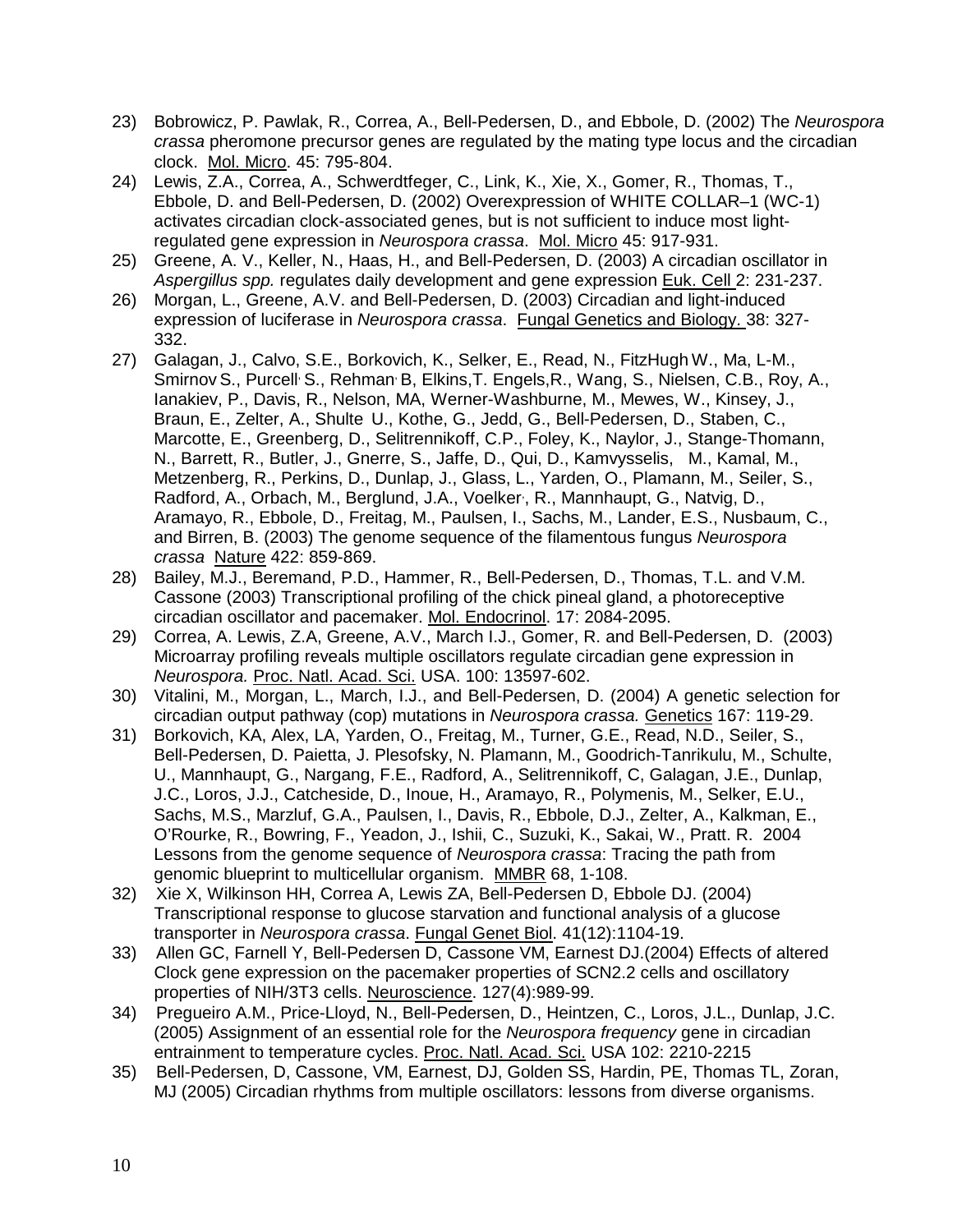Nat Rev Genet. 6:544-556.

- 36) Galagan, JE, Calvo SE, Cuomo C, Ma L-J, Wortman, J, Batzoglou S, Lee S-I, Baştürkmen M, Spevak CC, Clutterbuck J, Kapitonov V, Jurka J, Scazzocchio C, Farmam, M, Butler J, Purcell S, Harris S, Braus GH, Draht O, Busch S, D'Enfert C, Bouchier, C, Goldman GH, Bell-Pedersen D, Griffiths-Jones S, Doonan JH, Yu J, Vienken K, Pain A, Freitag M, Selker, EU, Archer, DB, Peñalva MA, OakleyBR, Momany M, Tanaka T, Kumagai T, Asai K, Machida M, Nierman WC, Denning DW, Caddick M, Hynes M, Paolett, M, Fischer R, Miller B, Dyer, P, Sachs MS, Osmani SA, & Birren, B. (2005) Sequencing of *Aspergillus nidulans* and Comparative Analysis with *A. fumigatus* and *A. oryzae* Nature 438: 1105-1115.
- 37) de Paula, R., Lewis, Z.L., Greene, A., Seo, K.S., Vitalini, M., Morgan, L., Bennett, L., Gomer, R.H., and Bell-Pedersen, D. (2006) Two circadian timing circuits in *Neurospora crassa* cells share components and regulate distinct rhythmic processes. J. Biol. Rhythms 21:159-68.
- 38) Liu, Y. and Bell-Pedersen, D. (2006) Circadian rhythms in *Neurospora* and other filamentous fungi. Euk Cell, 5:1184-1193.
- 39) Vitalini, MW, dePaula, RM, Bell-Pedersen, D. (2006). The rhythms of life: circadian output pathways in *Neurospora* J. Biol. Rhythms 21: 432-444.
- 40) dePaula, R.M., Vitalini, M.W., Gomer, R.H., and Bell-Pedersen, D. (2007) Complexity of the *Neurospora crassa* circadian clock system: Multiple loops and oscillators. Cold Spring Harbor Symposia on Quantitative Biology: Clocks and Rhythms, Volume 72:345-51
- 41) Vitalini, M., dePaula, R., Goldsmith, C., Jones, C., Borkovich, K., and Bell-Pedersen, D. (2007) Circadian rhythmicity mediated by temporal regulation of the activity of a p38 MAPK. Proc. Natl. Acad. Sci USA 104(46):18223-8
- 42) dePaula, R.M., Lamb, T.M., Bennett, L., and Bell-Pedersen, D. (2008) A connection between MAPK pathways and circadian clocks. Cell Cycle 7:2630-4.
- 43) Bell-Pedersen, D., and Borkovich, K.A. (2009) The 2009 George W. Beadle Award Jay C. Dunlap. Genetics 181: 831-833
- 44) Smith, K.M., Sancar, G., Dekhang, R., Sullivan, C.M., Li, S., Bredeweg, E.L., Priest, H., McCormick, R.F., Tag, A., Thomas, T., Sancar, C., Carrington, J.C., Bell-Pedersen, D., Brunner, M., Stajich, J.E., Freitag, M. (2010) [Transcription factors in light and circadian](http://www.ncbi.nlm.nih.gov/pubmed/20675579)  [clock signaling networks revealed by genomewide mapping of direct targets for](http://www.ncbi.nlm.nih.gov/pubmed/20675579)  [Neurospora white collar comp](http://www.ncbi.nlm.nih.gov/pubmed/20675579)lex. Euk Cell 9: 1549-1556.
- 45) Bell-Pedersen, D. (2010) Fungal Photobiology, Introduction. Fungal Genet Biol. 47(11):879-80.
- 46) Lamb TM, Goldsmith CS, Bennett L, Finch KE, Bell-Pedersen D. (2011) [Direct](http://www.ncbi.nlm.nih.gov/pubmed/22087254)  [Transcriptional Control of a p38 MAPK Pathway by the Circadian Clock in Neurospora](http://www.ncbi.nlm.nih.gov/pubmed/22087254)  [crassa.](http://www.ncbi.nlm.nih.gov/pubmed/22087254) PLoS One. 6(11):e27149.
- 47) Lakin-Thomas PL, Bell-Pedersen D, Brody S. (2011) [The genetics of circadian rhythms in](http://www.ncbi.nlm.nih.gov/pubmed/21924975)  [Neurospora.](http://www.ncbi.nlm.nih.gov/pubmed/21924975) Adv Genet. 2011;74:55-103.
- 48) Lamb, TM, Finch, KE, and Bell-Pedersen, D. (2012) The *Neurospora crassa* OS MAPK pathway-activated transcription factor ASL-1 functions to generate circadian rhythms In pathway responsive clock-controlled genes. Fungal Genet Biol. 49(2):180-18.
- 49) Bennett, LD, Beremand, P, Thomas TL, and Bell-Pedersen, D (2013) Circadian activation of the mitogen-activated protein kinase MAK-1 facilitates rhythms in clock-controlled genes in *Neurospora crassa*. Euk Cell 12:59-69. PMCID: PMC3535850
- 50) Lamb, TM, and Bell-Pedersen, D. (2013). Regulation of gene expression in *Neurospora crassa* with a copper responsive promoter. G3. 3: 2273-2280 PMCID: PMC3852388
- 51) Goldsmith, CS and Bell-Pedersen, D. (2013) Diverse roles for MAPK signaling in circadian clocks. Adv. Genet. 84: 1-39 PMID 24262095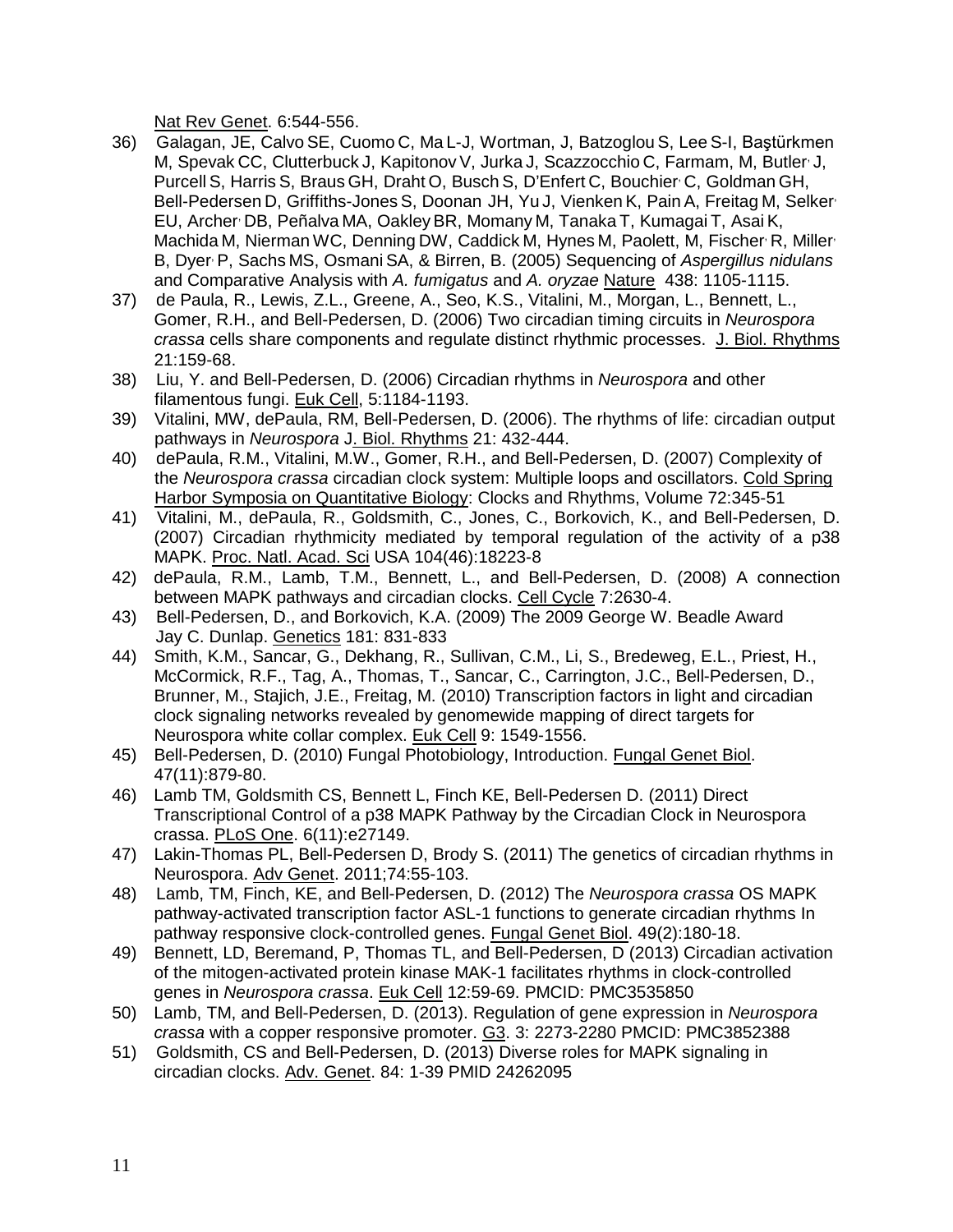- 52) Wu, C, Yang, F, Smith KM, Petersen M, Dekhang R, Zhang Y, Zucker, J, Bredeweg, EL, Mallappa, C, Zhou X, Townsend, JP, Galagan, JE, Freitag, M. Dunlap, JC, Bell-Pedersen, D, Sachs, MS. (2014) Genome-wide characterization of light-regulated genes in *Neurospora crassa*. G3 4: 1731-1745.
- 53) Hurley JM, Dasgupta A, Emerson JM, Zhou X, Ringelberg CS, Knabe N, Lipzen A, Lindquist E, Daum C, Barry K, Grigoriev IV, Smith K, Galagan J, Bell-Pedersen D, Freitag M, Cheng C, Loros J, Dunlap JC (2014) Analysis of clock regulated genes in Neurospora reveals widespread post-transcriptional control of metabolic potential. Proc. Natl. Acad. Sci USA 111: 16995-17002
- 54) Nsa I, Karunarathna, N, Liu, X, Huang, H, Boetteger, B, and Bell-Pedersen, D. (2015) A novel cryptochrome-dependent oscillator in *Neurospora crassa*. Genetics 199: 233-245
- 55) Caster, SZ, Castillo, K, Sachs MS, Bell-Pedersen, D. (2016) Circadian clock regulation of mRNA transaltion through eukaryotic elongation factor eEF-2. Proc. Natl. Acad. Sci USA. 113: 9605-9610.
- 56) Dekhang, R, Wu, C, Smith, KM, Lamb TM, Petersen, M., Bredeweg, E, Ibarra O, Emerson, JM, Karunarathna, N, Lyubetskaya A, Azizi, E, Hurley, JM, Dunlap, JC, Galagan, J, Freitag, M, Sachs, MS, and Bell-Pedersen, D. (2017) The Neurospora transcription factory ADV-1 transduces light signals and temporal information to control rhythmic expression of genes involved in cell-fusion. G3 7:129-142.
- 57) Ivanov I, Wei J, Caster S, Smith K, Michel A, Zhang Y, Firth A, Freitag M, Dunlap J, Bell-Pedersen D, Atkins A, and Sachs M (2017) Translation initiation from conserved non-AUG codons provides additional layers of regulation and coding capacity. MBio 8: 844-817.
- 58) Hughes ME, Allada R, Anafi R, Arpat AB, Asher G, Baldi P, de Bekker C, Bell-Pedersen, D, Blau J, Brown S, Ceriani MF, Chen Z, Chiu J, Cox J, Crowell AM, Dijk DJ, DiTacchio L, Duffield GE, Dunlap JC, Eckel-Mahan K, Esser KA, Gachon F, Gatfield D, de Goede P, Golden SS, Green C, Harer J, Harmer S, Haspel J, Hastings MH, Herzel H, Herzog ED, Hoffmann C, Hong C, Hughey JJ, Hurley JM, Johnson C, Kay SA, Koike N, Kornacker K, Kramer A, Lamia K, Leise T, Lewis SA, Li J, Li X, Liu AC, Loros JJ, Martino TA, Menet JS, Merrow M, Millar AJ, Mockler T, Naef F, Nagoshi E, Nitabach MN, Olmedo M, Nusinow DA, Rand D, Reddy AB, Robles MS, Roenneberg T, Rosbash M, Rund SSC, Sassone-Corsi P, Sehgal A, Sherrill-Mix S, Skene DJ, Storch KF, Takahashi JS, Ueda HR, Weitz C, Westermark P, Wijnen H, Wu G, Yoo SH, Young M, Zielinski T, Hogenesch, JB. (2017) Guidelines for genome-scale analysis of biological rhythms. J Biol Rhythms 32:380-393
- 59) Wu, C., Dasgupta, A., Shen, L., Bell-Pedersen, D., Sachs, M (2018) The cell fee protein synthesis system from the model filamentous fungus *Neurospora crassa*. Methods S1046- 2023
- 60) Goldsmith, CS, Kim, SM, Karunarathna, N., Farnell, Y, Neuendorff, N, Toussaint, LG, Earnest, DE, and Bell-Pedersen, D. (2018) Inhibition of p38 MAPK activity leads to cell type-specific effects on the molecular circadian clock and time-dependent reduction of glioma cell invasiveness. BMC Cancer 18: 43

### **Manuscripts submitted or in preparation**

- 1) Baek, M, Virgilio, S, Lamb, T., Ibarra, O, Andrade, JM, Bell-Pedersen, D, Bertonlini, MC, and Hong, C. (in revision PNAS) Circadian clock regulation of the glycogen synthase (*gsn*) gene by the transcription factor WCC is critical for rhythmic glycogen metabolism in *Neurospora crassa.*
- 2) Karunarathna, N. Lamb, T, Baker, C, Hong, CI, Moyes, R, Dunlap, JC, and Bell-Pedersen, D. (in preparation) Coupled oscillators control circadian rhythms in *Neurospora crassa.*